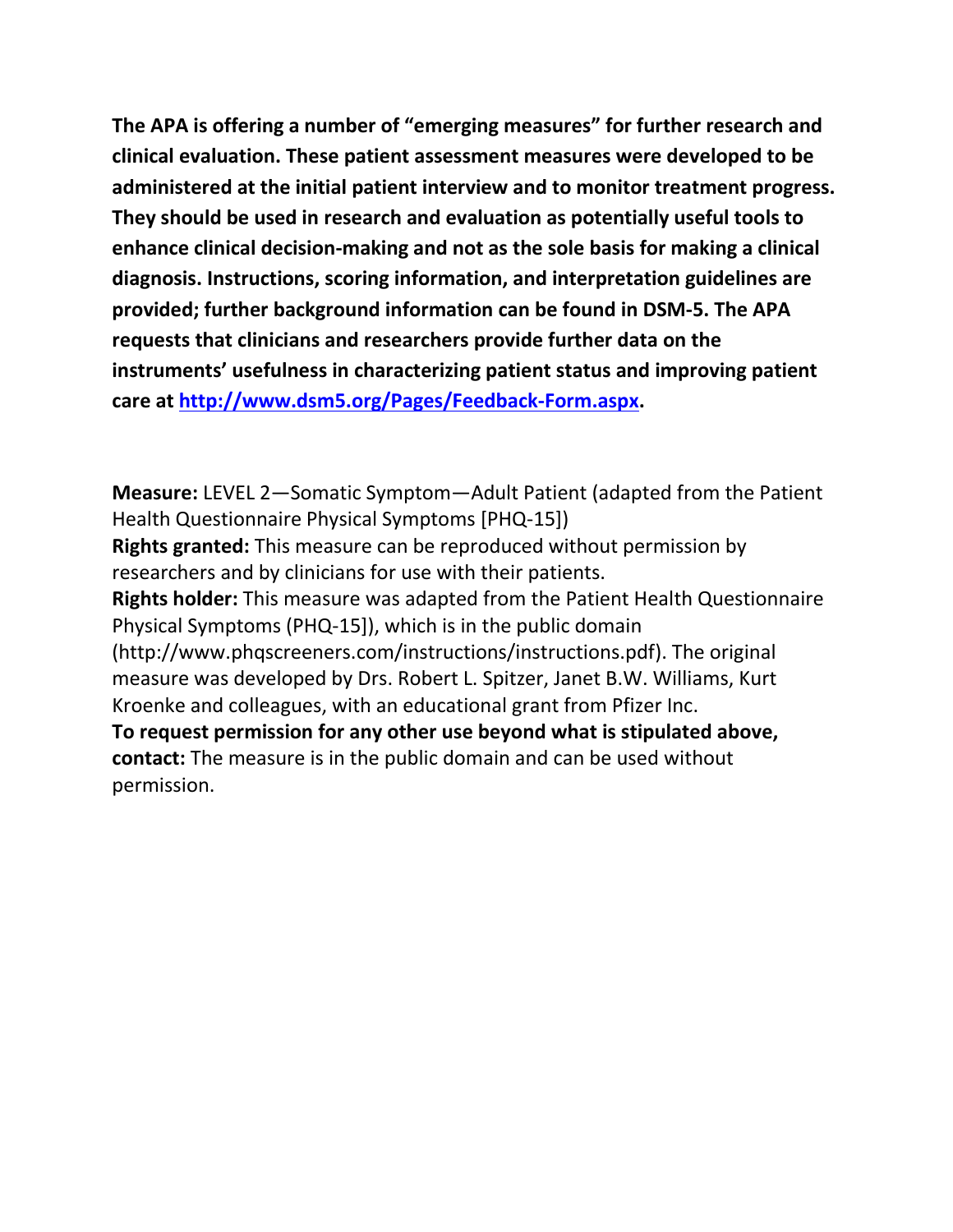# **LEVEL 2—Somatic Symptom—Adult Patient\***

\* Adapted from the Patient Health Questionnaire Physical Symptoms (PHQ-15)

| Name: | Age <sup>.</sup> | Sex: $\Box$ Male $\Box$ Female | Date: |
|-------|------------------|--------------------------------|-------|
|-------|------------------|--------------------------------|-------|

*If the measure is being completed by an informant*, what is your relationship with the individual receiving care?

In a typical week, approximately how much time do you spend with the individual receiving care? \_\_\_\_\_\_\_\_\_\_\_\_\_\_\_\_\_ hours/week

**Instructions:** On the DSM-5 Level 1 cross-cutting questionnaire that you just completed, you indicated that *during the past 2 weeks* you (the individual receiving care) have been bothered by "unexplained aches and pains", and/or "feeling that your illnesses are not being taken seriously enough" at a mild or greater level of severity. The questions below ask about these feelings in more detail and especially how often you (the individual receiving care) have been bothered by a list of symptoms **during the past 7 days. Please respond to each item by marking ( or x) one box per row.** 

|                                                                                           |                                                                                                                                          |                                      |                                    |                                 | <b>Clinician Use</b> |  |
|-------------------------------------------------------------------------------------------|------------------------------------------------------------------------------------------------------------------------------------------|--------------------------------------|------------------------------------|---------------------------------|----------------------|--|
| During the past 7 days, how much have you been bothered by any of the following problems? |                                                                                                                                          |                                      |                                    |                                 | <b>Item Score</b>    |  |
|                                                                                           |                                                                                                                                          | <b>Not bothered</b><br>at all<br>(0) | <b>Bothered</b><br>a little<br>(1) | <b>Bothered</b><br>a lot<br>(2) |                      |  |
| 1.                                                                                        | Stomach pain                                                                                                                             | $\Box$                               | $\Box$                             | $\Box$                          |                      |  |
| 2.                                                                                        | Back pain                                                                                                                                | $\Box$                               | $\Box$                             | $\Box$                          |                      |  |
| 3.                                                                                        | Pain in your arms, legs, or joints (knees, hips, etc.)                                                                                   | $\Box$                               | $\Box$                             | $\Box$                          |                      |  |
| 4.                                                                                        | Menstrual cramps or other problems with your<br>periods WOMEN ONLY                                                                       | $\Box$                               | $\Box$                             | $\Box$                          |                      |  |
| 5.                                                                                        | Headaches                                                                                                                                | $\Box$                               | $\Box$                             | $\Box$                          |                      |  |
| 6.                                                                                        | Chest pain                                                                                                                               | $\Box$                               | $\Box$                             | $\Box$                          |                      |  |
| 7.                                                                                        | <b>Dizziness</b>                                                                                                                         | $\Box$                               | $\Box$                             | $\Box$                          |                      |  |
| 8.                                                                                        | <b>Fainting spells</b>                                                                                                                   | $\Box$                               | $\Box$                             | $\Box$                          |                      |  |
| 9.                                                                                        | Feeling your heart pound or race                                                                                                         | $\Box$                               | $\Box$                             | $\Box$                          |                      |  |
| 10.                                                                                       | Shortness of breath                                                                                                                      | $\Box$                               | $\Box$                             | $\Box$                          |                      |  |
| 11.                                                                                       | Pain or problems during sexual intercourse                                                                                               | $\Box$                               | $\Box$                             | $\Box$                          |                      |  |
| 12.                                                                                       | Constipation, loose bowels, or diarrhea                                                                                                  | $\Box$                               | $\Box$                             | $\Box$                          |                      |  |
| 13.                                                                                       | Nausea, gas, or indigestion                                                                                                              | $\Box$                               | $\Box$                             | $\Box$                          |                      |  |
| 14.                                                                                       | Feeling tired or having low energy                                                                                                       | $\Box$                               | $\Box$                             | $\Box$                          |                      |  |
| 15.                                                                                       | Trouble sleeping                                                                                                                         | $\Box$                               | $\Box$                             | $\Box$                          |                      |  |
|                                                                                           | <b>Total/Partial Raw Score:</b>                                                                                                          |                                      |                                    |                                 |                      |  |
|                                                                                           | Prorated Total Raw Score: (if 1-3 items left unanswered)<br>Adapted from Physical Symptoms (PHO-15) for research and evaluation purposes |                                      |                                    |                                 |                      |  |

Adapted from Physical Symptoms (PHQ-15) for research and evaluation purposes.